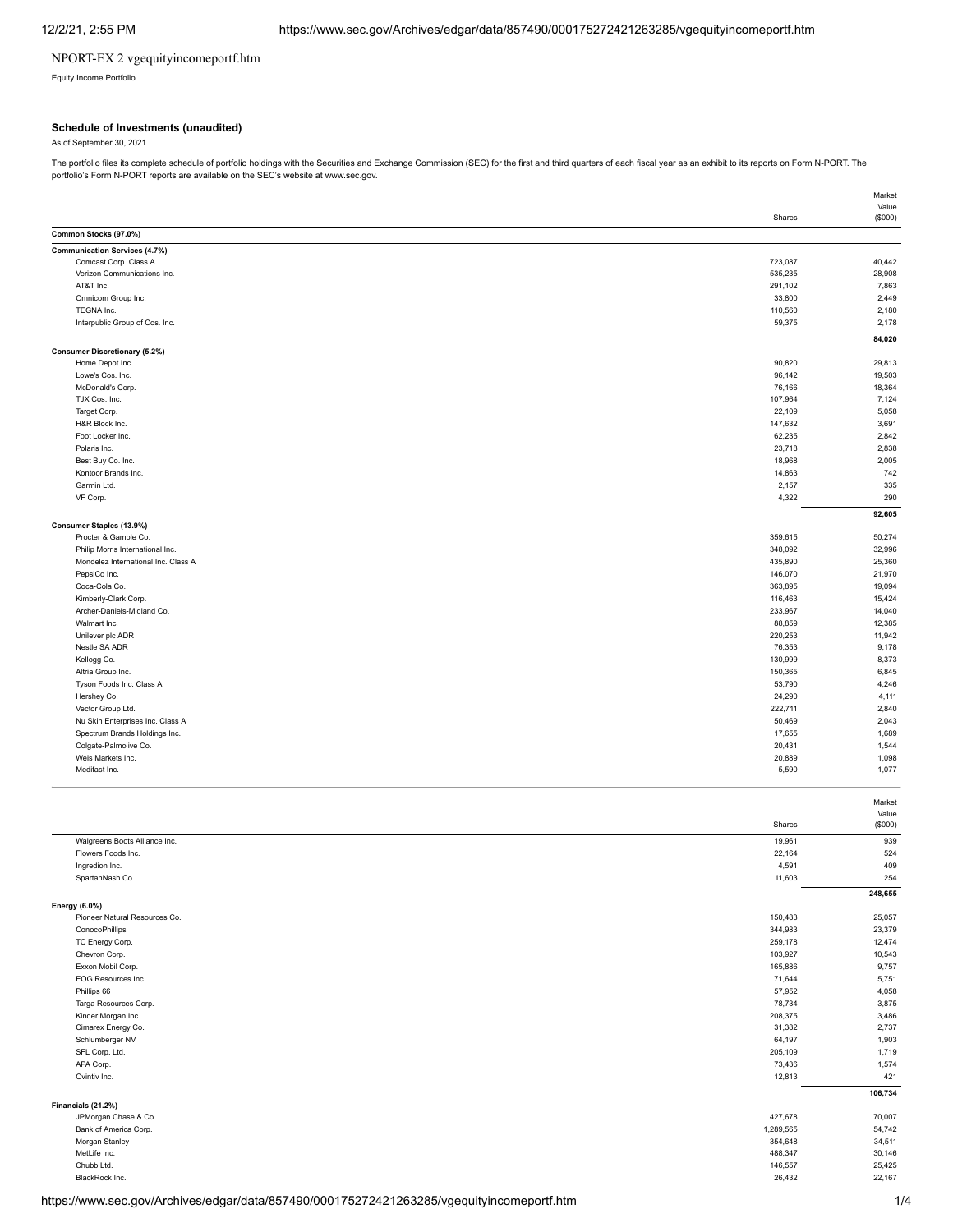# 12/2/21, 2:55 PM https://www.sec.gov/Archives/edgar/data/857490/000175272421263285/vgequityincomeportf.htm

| Truist Financial Corp.                 | 314,103 | 18,422 |
|----------------------------------------|---------|--------|
| PNC Financial Services Group Inc.      | 82,397  | 16,120 |
| Progressive Corp.                      | 153,658 | 13,889 |
| Citigroup Inc.                         | 141,243 | 9,912  |
| M&T Bank Corp.                         | 64,437  | 9,623  |
| Wells Fargo & Co.                      | 187,143 | 8,685  |
| Hartford Financial Services Group Inc. | 62,065  | 4,360  |
| Ally Financial Inc.                    | 85,339  | 4,356  |
| U.S. Bancorp                           | 69,043  | 4,104  |
| Synchrony Financial                    | 71,037  | 3,472  |
| KeyCorp.                               | 160,175 | 3,463  |
| CNO Financial Group Inc.               | 134,008 | 3,154  |
| Hope Bancorp Inc.                      | 213,734 | 3,086  |
| Old Republic International Corp.       | 123,421 | 2,855  |
| OneMain Holdings Inc.                  | 47,695  | 2,639  |
| Fidelity National Financial Inc.       | 55,891  | 2,534  |
| Navient Corp.                          | 119,854 | 2,365  |
| Travelers Cos. Inc.                    | 15,463  | 2,350  |
| New York Community Bancorp Inc.        | 166,800 | 2,147  |
| Regions Financial Corp.                | 98,886  | 2,107  |
| CME Group Inc.                         | 10,847  | 2,098  |
| First Horizon Corp.                    | 112,578 | 1,834  |
| <b>Discover Financial Services</b>     | 13,007  | 1,598  |
| Bank of New York Mellon Corp.          | 28,990  | 1,503  |
| Aflac Inc.                             | 28,638  | 1,493  |
| PacWest Bancorp                        | 27,363  | 1,240  |
| Prudential Financial Inc.              | 11,184  | 1,177  |
| Carlyle Group Inc.                     | 23,375  | 1,105  |
| Hanover Insurance Group Inc.           | 8,390   | 1,087  |
|                                        |         |        |

|                                             |         | Market  |
|---------------------------------------------|---------|---------|
|                                             | Shares  | Value   |
|                                             |         | (\$000) |
| Associated Banc-Corp.                       | 49,867  | 1,068   |
| Invesco Ltd.                                | 44,177  | 1,065   |
| Jefferies Financial Group Inc.              | 28,163  | 1,046   |
| FNB Corp.                                   | 76,497  | 889     |
| Comerica Inc.                               | 8,842   | 712     |
| Everest Re Group Ltd.                       | 2,468   | 619     |
| <b>First Financial Bancorp</b>              | 21,136  | 495     |
| Columbia Banking System Inc.                | 12,740  | 484     |
| Ameriprise Financial Inc.                   | 1,479   | 391     |
| Westamerica BanCorp.                        | 6,871   | 387     |
| Citizens Financial Group Inc.               | 7,238   | 340     |
| First BanCorp. (XNYS)                       | 24,785  | 326     |
|                                             |         | 377,598 |
| Health Care (16.0%)<br>Johnson & Johnson    | 398,080 | 64,290  |
|                                             | 855,749 |         |
| Pfizer Inc.                                 |         | 36,806  |
| Merck & Co. Inc.                            | 404,195 | 30,359  |
| Eli Lilly & Co.                             | 127,838 | 29,537  |
| UnitedHealth Group Inc.                     | 45,298  | 17,700  |
| Becton Dickinson and Co.                    | 59,258  | 14,567  |
| AstraZeneca plc ADR                         | 236,308 | 14,193  |
| Baxter International Inc.                   | 139,789 | 11,243  |
| Anthem Inc.                                 | 29,119  | 10,856  |
| Medtronic plc                               | 81,253  | 10,185  |
| Bristol-Myers Squibb Co.                    | 149,878 | 8,868   |
| Roche Holding AG                            | 23,395  | 8,539   |
| Novartis AG (Registered)                    | 85,136  | 6,981   |
| Gilead Sciences Inc.                        | 98,628  | 6,889   |
| AbbVie Inc.                                 | 52,723  | 5,687   |
| CVS Health Corp.                            | 39,045  | 3,313   |
| Cardinal Health Inc.                        | 63,007  | 3,116   |
| Amgen Inc.                                  | 12,952  | 2,754   |
|                                             |         | 285,883 |
| Industrials (9.9%)<br>Lockheed Martin Corp. | 67,122  | 23,164  |
| Eaton Corp. plc                             | 129,241 | 19,297  |
|                                             | 219,649 | 18,881  |
| Raytheon Technologies Corp.                 |         |         |
| Caterpillar Inc.                            | 94,383  | 18,119  |
| General Dynamics Corp.                      | 90,261  | 17,694  |
| Johnson Controls International plc          | 208,524 | 14,196  |
| L3Harris Technologies Inc.                  | 49,900  | 10,990  |
| Union Pacific Corp.                         | 45,317  | 8,883   |
| Honeywell International Inc.                | 32,553  | 6,910   |
| Illinois Tool Works Inc.                    | 27,883  | 5,762   |
| 3M Co.                                      | 32,566  | 5,713   |
| Cummins Inc.                                | 20,196  | 4,535   |
| United Parcel Service Inc. Class B          | 22,856  | 4,162   |
| Triton International Ltd.                   | 64,342  | 3,348   |
| Ryder System Inc.                           | 37,422  | 3,095   |
| nVent Electric plc                          | 89,937  | 2,908   |
| Emerson Electric Co.                        | 24,938  | 2,349   |
| ABM Industries Inc.                         | 51,686  | 2,326   |
| ManpowerGroup Inc.                          | 21,361  | 2,313   |
| H&E Equipment Services Inc.                 | 34,699  | 1,204   |
| Watsco Inc.                                 | 1,516   | 401     |
|                                             |         | 176,250 |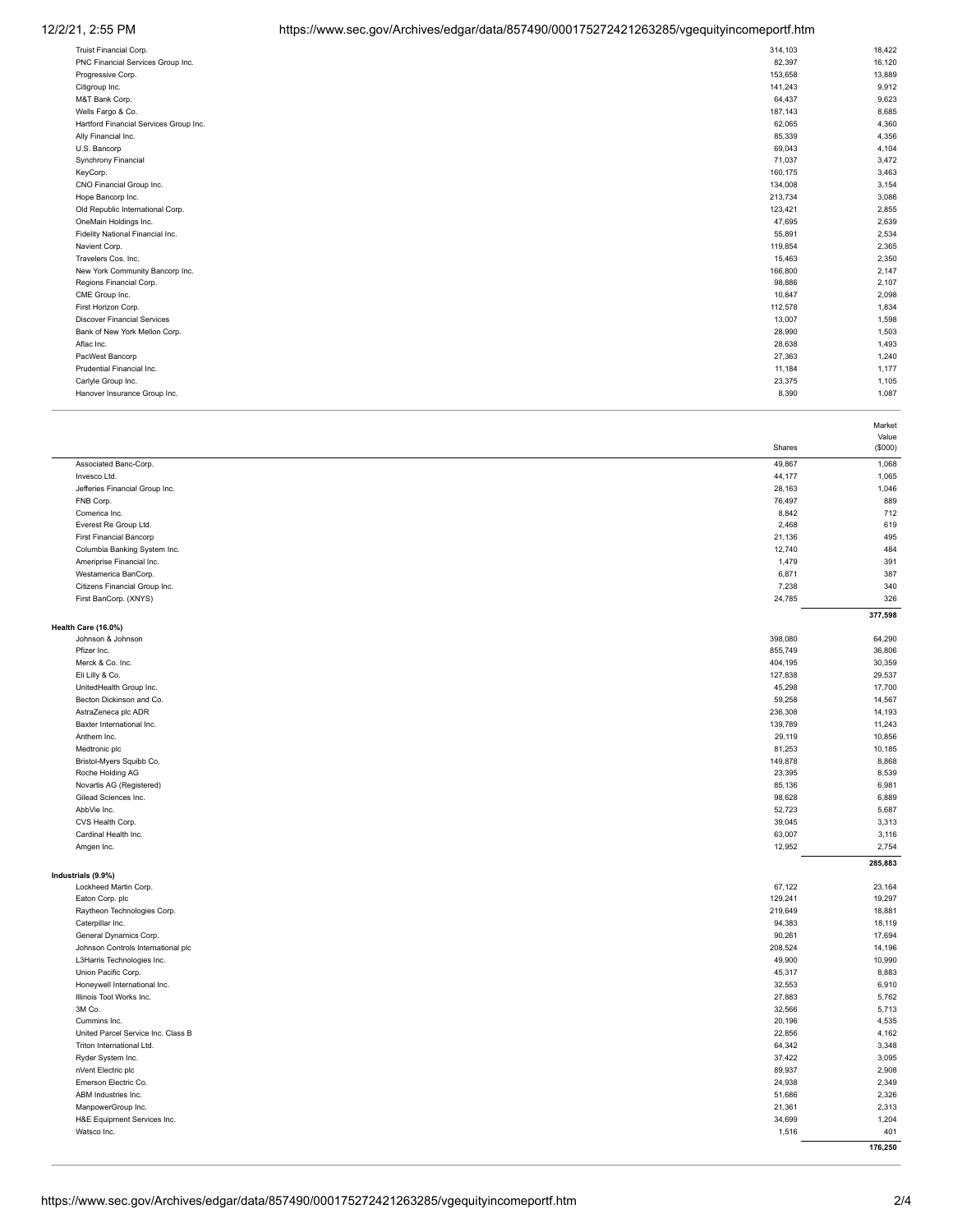|                                                                                                                                                                                       |                    | Market           |
|---------------------------------------------------------------------------------------------------------------------------------------------------------------------------------------|--------------------|------------------|
|                                                                                                                                                                                       |                    | Value            |
|                                                                                                                                                                                       | <b>Shares</b>      | (\$000)          |
| Information Technology (8.6%)<br>Cisco Systems Inc.                                                                                                                                   | 831,474            | 45,257           |
| Analog Devices Inc.                                                                                                                                                                   | 102,422            | 17,154           |
| TE Connectivity Ltd.                                                                                                                                                                  | 119,901            | 16,453           |
| Corning Inc.                                                                                                                                                                          | 374,870            | 13,679           |
| Texas Instruments Inc.                                                                                                                                                                | 65,950             | 12,676           |
| QUALCOMM Inc.                                                                                                                                                                         | 73,254             | 9,448            |
| International Business Machines Corp.                                                                                                                                                 | 64,024             | 8,895            |
| Intel Corp.                                                                                                                                                                           | 155,587            | 8,290            |
| Broadcom Inc.                                                                                                                                                                         | 11,261             | 5,461            |
| HP Inc.                                                                                                                                                                               | 162,246            | 4,439            |
| Fidelity National Information Services Inc.                                                                                                                                           | 27,700             | 3,370            |
| Avnet Inc.                                                                                                                                                                            | 60,436             | 2,234            |
| Automatic Data Processing Inc.                                                                                                                                                        | 9,469              | 1,893            |
| ADTRAN Inc.                                                                                                                                                                           | 92,845<br>76,377   | 1,742            |
| Xperi Holding Corp.<br>Hewlett Packard Enterprise Co.                                                                                                                                 | 20,257             | 1,439<br>289     |
|                                                                                                                                                                                       |                    |                  |
|                                                                                                                                                                                       |                    | 152,719          |
| Materials (4.2%)                                                                                                                                                                      |                    |                  |
| Celanese Corp. Class A<br>PPG Industries Inc.                                                                                                                                         | 110,230<br>110,986 | 16,605<br>15,872 |
| LyondellBasell Industries NV Class A                                                                                                                                                  | 132,518            | 12,437           |
| Rio Tinto plc ADR                                                                                                                                                                     | 75,550             | 5,048            |
| Dow Inc.                                                                                                                                                                              | 81,881             | 4,713            |
| Linde plc                                                                                                                                                                             | 15,299             | 4,488            |
| Nucor Corp.                                                                                                                                                                           | 38,250             | 3,767            |
| Reliance Steel & Aluminum Co.                                                                                                                                                         | 23,326             | 3,322            |
| Steel Dynamics Inc.                                                                                                                                                                   | 55,022             | 3,218            |
| Commercial Metals Co.                                                                                                                                                                 | 95,816             | 2,919            |
| Packaging Corp. of America                                                                                                                                                            | 17,170             | 2,360            |
| Air Products and Chemicals Inc.                                                                                                                                                       | 1,125              | 288              |
|                                                                                                                                                                                       |                    | 75,037           |
| Real Estate (0.6%)                                                                                                                                                                    |                    |                  |
| Crown Castle International Corp.                                                                                                                                                      | 59,513             | 10,315           |
| Utilities (6.7%)                                                                                                                                                                      |                    |                  |
| American Electric Power Co. Inc.                                                                                                                                                      | 213,600            | 17,340           |
| Dominion Energy Inc.                                                                                                                                                                  | 235,535            | 17,199           |
| Duke Energy Corp.                                                                                                                                                                     | 157,345            | 15,355           |
| Sempra Energy                                                                                                                                                                         | 108,467            | 13,721           |
| Exelon Corp.                                                                                                                                                                          | 239,499            | 11,577           |
| DTE Energy Co.                                                                                                                                                                        | 79,678             | 8,901            |
| Entergy Corp.                                                                                                                                                                         | 74,090             | 7,358            |
| UGI Corp.                                                                                                                                                                             | 166,583            | 7,100            |
| NextEra Energy Inc.                                                                                                                                                                   | 47,936             | 3,764            |
| AES Corp.                                                                                                                                                                             | 142,179            | 3,246            |
| MDU Resources Group Inc.<br>Portland General Electric Co.                                                                                                                             | 108,103            | 3,207            |
|                                                                                                                                                                                       | 66,079<br>47,427   | 3,105<br>2,950   |
| Evergy Inc.<br>Southern Co.                                                                                                                                                           | 43,248             | 2,680            |
| New Jersey Resources Corp.                                                                                                                                                            | 35,636             | 1,241            |
| National Fuel Gas Co.                                                                                                                                                                 | 19,217             | 1,009            |
| Hawaiian Electric Industries Inc.                                                                                                                                                     | 10,387             | 424              |
|                                                                                                                                                                                       |                    | 120,177          |
|                                                                                                                                                                                       |                    |                  |
| Total Common Stocks (Cost \$1,505,463)                                                                                                                                                |                    | 1,729,993        |
|                                                                                                                                                                                       |                    |                  |
|                                                                                                                                                                                       |                    | Market           |
|                                                                                                                                                                                       |                    | Value            |
|                                                                                                                                                                                       | <b>Shares</b>      | (\$000)          |
| Temporary Cash Investments (3.1%)                                                                                                                                                     |                    |                  |
| Money Market Fund (2.5%)                                                                                                                                                              |                    |                  |
| Vanguard Market Liquidity Fund, 0.068%<br>$\overline{1}$                                                                                                                              | 435,624            | 43,563           |
|                                                                                                                                                                                       | Face               |                  |
|                                                                                                                                                                                       | Amount             |                  |
|                                                                                                                                                                                       | (\$000)            |                  |
| Repurchase Agreement (0.6%)                                                                                                                                                           |                    |                  |
| BNP Paribas 0.050%, 10/1/21                                                                                                                                                           |                    |                  |
| (Dated 9/30/2021, Repurchase Value \$11,300,000, collateralized by Federal Home Loan Mortgage Corp. 2.052%, 11/1/50, Federal National Mortgage Assn. 0.000%-6.000%,                   |                    |                  |
| 1/15/30-3/1/51, Government National Mortgage Assn. 4.000%, 7/20/46, U.S. Treasury Bill 0.000%, 1/25/22, and U.S. Treasury Note/Bond 2.000%, 8/15/51, with a value of<br>\$11,526,000) | 11,300             | 11,300           |
|                                                                                                                                                                                       |                    |                  |
| Total Temporary Cash Investments (Cost \$54,863)                                                                                                                                      |                    | 54,863           |
| Total Investments (100.1%) (Cost \$1,560,326)                                                                                                                                         |                    | 1,784,856        |
| Other Assets and Liabilities-Net (-0.1%)                                                                                                                                              |                    | (1, 275)         |

**Net Assets (100%) 1,783,581**

Cost is in \$000.

1 Affiliated money market fund available only to Vanguard funds and certain trusts and accounts managed by Vanguard. Rate shown is the 7-day yield.

ADR—American Depositary Receipt.

**Derivative Financial Instruments Outstanding as of Period End**

Futures Contracts

(\$000)